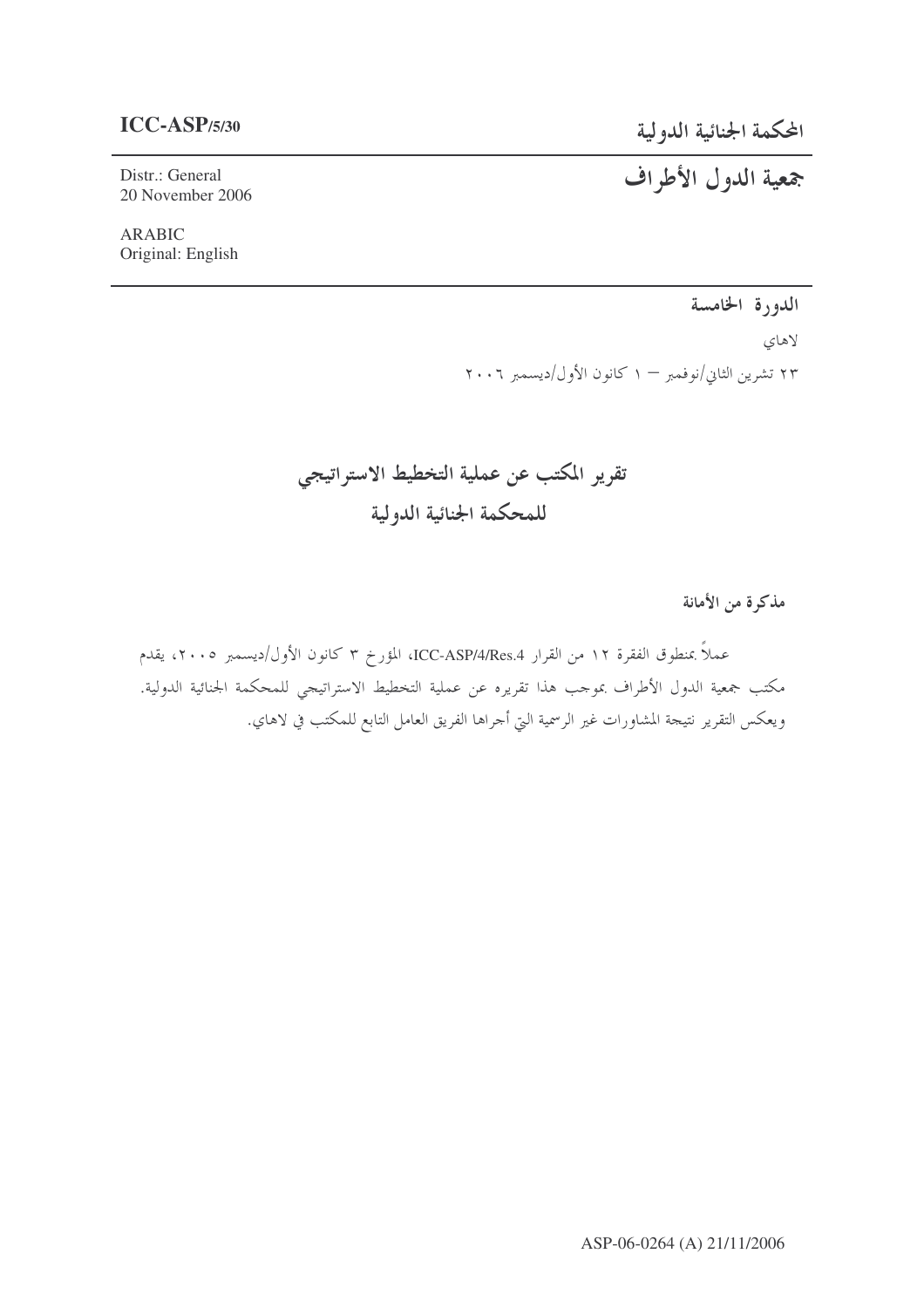# تقرير المكتب عن عملية التخطيط الاستراتيجي للمحكمة الجنائية الدولية

أولا— النظر في الخطة الاستراتيجية للمحكمة المقدمة إلى لجنة الميزانية والمالية

ألف – معلومات أساسية

الأول/ديسمبر ٢٠٠٥، باستهلال عملية التخطيط الاستراتيجي للمحكمة ودعت "المحكمة إلى التعاون مع المكتب في إطار هذه العملية"<sup>(١)</sup>.

وفي احتماعه المعقود في ١٤ شباط/فبراير ٢٠٠٦، قرر مكتب المحكمة أن يعيد إنشاء الفريقين العاملين في نيويورك ولاهاي وطلب إلى الفريق العامل في لاهاي خاصة أن يشترك مع المحكمة في عملية التخطيط الاستراتيجي. وبناء على اقتراح من رئيس الجمعية، عينت السيدة ميشيل دي بروكار (فرنسا) ميسرة للفريق الفرعي ("الفريق") بولاية تتعلق باستراتيجية المحكمة<sup>(٢)</sup>.

ونظر الفريق، لدى اضطلاعه بولايته، في التقرير عن الخطة الاستراتيجية للمحمة الجنائية الدولية<sup>(٣)</sup> الذي  $-\tau$ أعدته المحكمة وقدمته إلى لجنة الميزانية والمالية ("اللجنة") في دورتما السادسة<sup>(٤)</sup>.

وفي الاحتماع الخامس للفريق العامل في لاهاي، المعقود في ٢٧ نيسان/أبريل ٢٠٠٦، عرض السيد ميشيل  $-\xi$ دي سمدت، المدير بالنيابة لشعبة التحقيقات التابعة لمكتب المدعى العام الذي كان عضواً في الفريق التابع للمحكمة الذي وضع الخطة الاستراتيجية، هذا التقرير ومعه التقرير عن نموذج طاقة المحكمة<sup>(٥)</sup>.

وبعد هذا العرض الأوَّلي، اجتمع الفريق في أربع مناسبات، في ٣١ أيار/مايو، و ١٩ حزيران/يونيه، و ١٢ تموز/يوليه، و ١٢ أيلول/سبتمبر ٢٠٠٦. وفي هذه الاحتماعات، قدمت عروض من ممثلي أحهزة المحكمة الثلاثة (المدعى العام، والمسجل والعديد من زملائه، ورئيس ديوان رئيس المحكمة) وممثلي منظمات غير حكومية (التحالف من أحل المحكمة الجنائية الدولية، ومرصد حقوق الإنسان، وهيئة العفو الدولية).

- اجتماع المكتب المعقود في ٥ نيسان/أبريل ٢٠٠٦.  $(1)$ 
	- $ICC-ASP/5/CBF.1/5$  $(\tau)$
	- ICC-ASP/5/1. الفقرات ٥٤ إلى ٥٧.  $(5)$ 
		- $ICC-ASP/5/CBF.1/6$  $(°)$

الوثائق الرسمية لجمعية الدول الأطـــراف في نظام رومــــا الأساسي للمحكمـــة الجنائيـــة الدولية، الدورة الرابعة، لاهاي، ٢٨  $(1)$ تشر*ين الثان/نوفمبر – ٣ كانون الأول/ديسمبر ٢٠٠٥* (منشورات المحكمة الجنائية الدولية، ICC-ASP/4/32)، الجسـزء الثالث، القسـرار ICC-ASP/4/Res.4، الفقرة ١٢.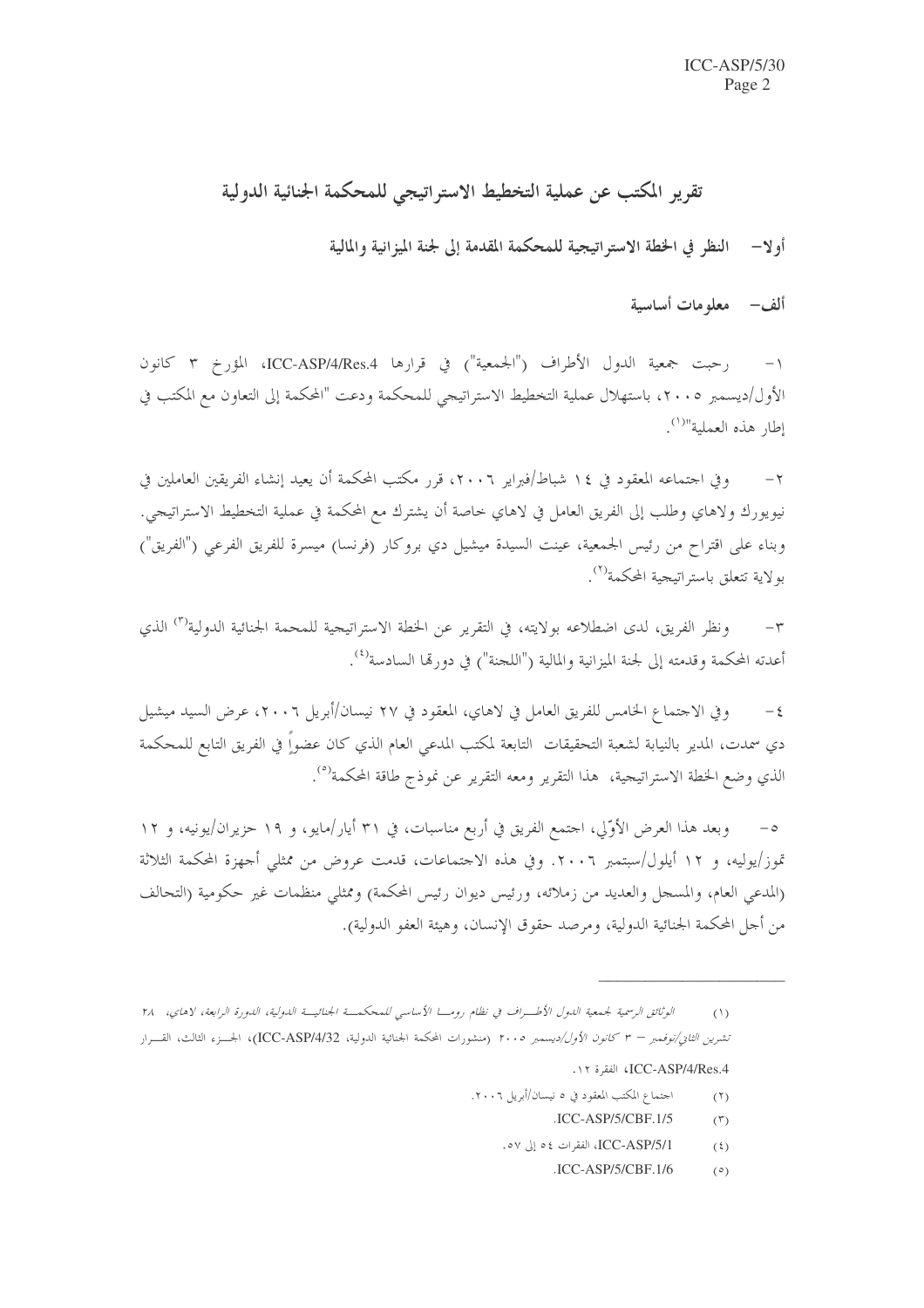وحضر نجو ٣٠ من ممثلي الدول هذه الاجتماعات.  $-7$ 

وبالإضافة إلى التقرير الذي أعدته اللجنة، تلقى المشاركون في الاجتماعات الوثائق التالية: مقدمة عامة  $-\vee$ للخطة الاستراتيجية<sup>(٦)</sup>، ومقدمة للخطة الاستراتيجية لمكتب المدعى العام<sup>(٧)</sup>، وعروض عن العلاقة بين الخطة الاستراتيجية والميزانية، فضلا عن برنامج الاتصالات والتوعية في المحكمة'<sup>٨)</sup>، ومذكرة من مرصد حقوق الإنسان بشأن الخطة الاستراتيجية، وبيان الفريق العامل المعنى بالضحايا بشأن الخطة الاستراتيجية<sup>(٩)</sup>. وأخيراً، قدم مكتب المدعى العام أيضا مشروعي نصين، الأول عن معايير احتيار الحالات والقضايا، والثاني عن مفهوم "مصالح العدالة" (نقل مشروعا النصين بالبريد الالكتروني في ٢٨ تموز/يوليه ٢٠٠٦). وُتدعى الدول الأطراف، إذا رغبت في ذلك، إلى موافاة مكتب المدعى العام بأية تعليقات أو اقتراحات على مشروعي النصين المشار إليهما حتى نماية أيلول/سبتمبر ٢٠٠٦.

ويرغب الفريق في توجيه الشكر إلى أمانة الجمعية للدعم الذي لا يكل الذي قدمته للفريق أثناء عمله.  $-\lambda$ 

ويرغب الفريق أيضا في الإعراب عن تقديره العميق لجميع ممثلي المحكمة لاستجابتهم الكريمة للدعوة  $-9$ الموجهة إليهم للاشتراك في الاجتماعات المختلفة للفريق والذين ساهموا بوجهات نظرهم العديدة المختلفة في عملية التخطيط الاستراتيجي هذه.

### محته ي الخطة ياءِ—

١٠– أحاط الفريق علما مع الاهتمام بالنقاط الرئيسية في التقرير عن الخطة، الذي ُاعد بالاشتراك بين الأجهزة الثلاثة للمحكمة بما يتفق مع مبدأ "المحكمة الواحدة".

ويبدأ هذا التقرير بتعريف "رسالة" المحكمة بألها إجراء محاكمات تتسم بالإنصاف والفعالية لأشد  $-11$ الجرائم خطورة والتحقيق فيها بشكل نزيه ومحايد، والتصرف على نحو كفؤ وشفاف، والمساهمة في الاحترام الدائم للعدالة الجنائية الدولية وإقامة هذه العدالة ومنع الجرائم ومكافحة الإفلات من العقاب.

١٢– وللنجاح في رسالة المحكمة المحددة على هذا النحو، وضعت المحكمة لنفسها ثلاثة أهداف استراتيجية مترابطة هي "نوعية العدالة" ، و"مؤسسة مشهود لها بمكانتها وتحظى بالدعم الملائم"، و "نموذج للإدارة العامة".

- احتماع ٢٧ نيسان/أبريل ٢٠٠٦.  $(7)$ 
	- احتماع ۳۱ ایار/مایو ۲۰۰٦.  $(Y)$
	- احتماع ۱۲ تموز/يوليه ۲۰۰٦.  $(\wedge)$
- احتماع ١٩ حزيران/يونيه ٢٠٠٦.  $(9)$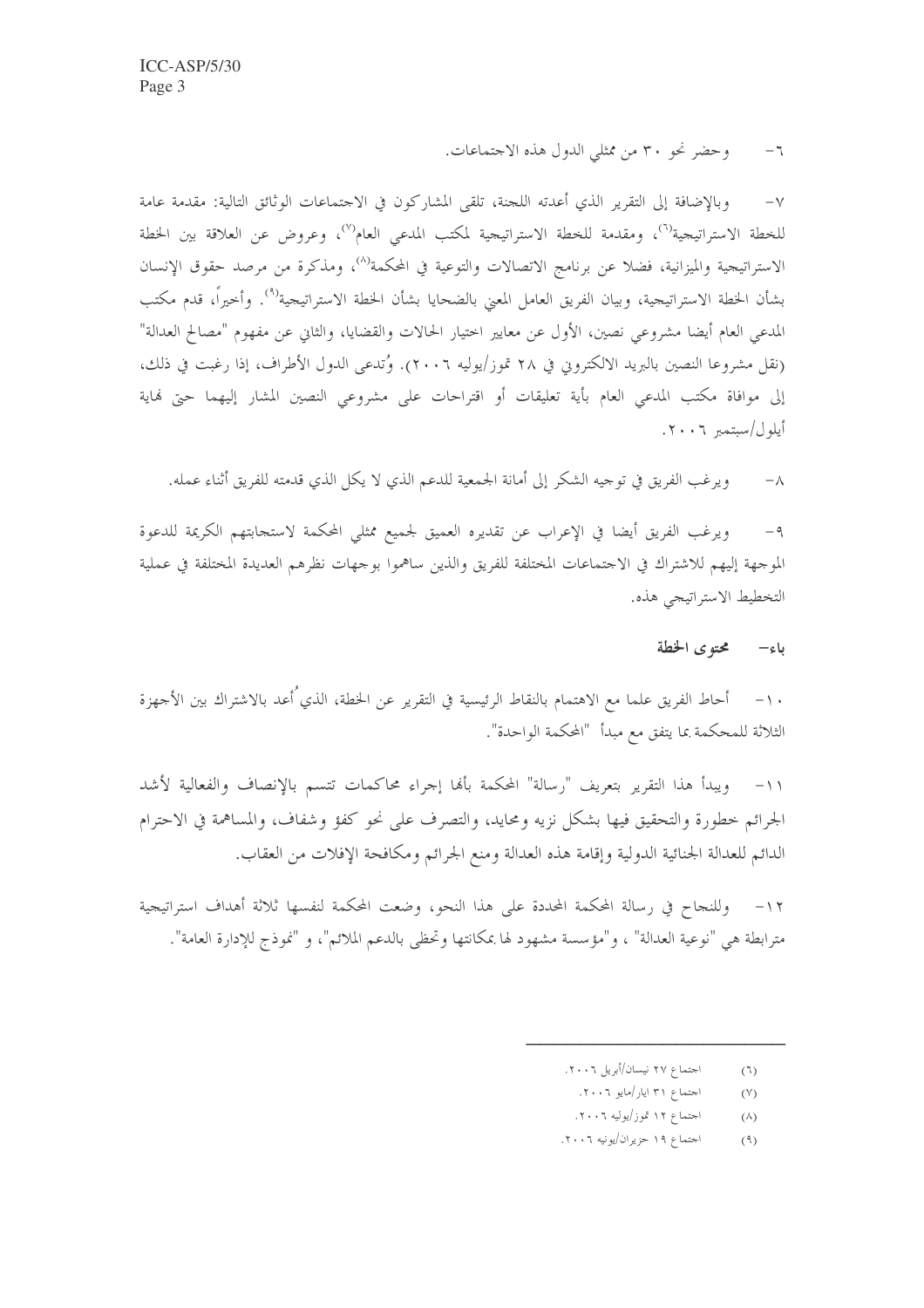١٣- ولكل هدف من هذه الأهداف غايات استراتيجية محددة (٣٠ غاية) تتعلق إما بإجراءات ينبغي اتخاذها في الأجلين القصير والمتوسط (في غضون ثلاث سنوات) وإما بإجراءات طويلة الأجل (ينبغي اتخاذها في فترة تتراوح بين أربع سوات وعشر سنوات). ومن هذه الغايات الثلاثين، سبع ذات طبيعة قضائية، وثماني تتعلق بالدعم الخارجي المقدم للمحكمة، و ١٥ تتعلق بتنظيم المؤسسة.

وأطلع الفريق أيضا على الزحم الرئيسي للخطة الاستراتيجية التي تخص مكتب المدعي العام. وتحدد هذه  $-\iota$ الخطة خمسة أهداف للسنوات الثلاث المقبلة: الاضطلاع بعدد يتراوح ما بين أربعة و ستة تحقيقات مركزة ومحايدة بشأن أولئك الذين يتحملون أكبر مسؤولية؛ وزيادة تحسين نوعية الادعاء بمدف استكمال محاكمتين سريعتين اثنتين؛ و العمل بشكل متواصل على تحسين الطريقة التي نتفاعل ها مع الضحايا ونتصدّى لما لهم من مصالح؛ و السعي في جميع الحالات لتأمين أشكال التعاون اللازمة التي تسمح بإحراء تحقيقات فعالة وتعبئة الطاقات وتسهيل عمليات القبض الناجحة، و إقامة أشكال من التعاون مع الدول والمنظمات لتحقيق أكبر قدر من إسهام المكتب في مكافحة الإفلات من العقوبة ومنع الجرائم.

### جيم - النقاط الرئيسية للمناقشة

### $-1$ مركز الخطة الاستراتيجية

في تقريرها عن أعمال دورها السادسة، اتفقت اللجنة "مع المحكمة على أن من الأهمية الكبيرة بمكان أن  $-10$ تبقى ملكية الخطة الاستراتيجية رهن المحكمة وأن تتمتع بدعم الدول الأطراف"<sup>(١٠)</sup> .

وفي ضوء هذا الاعتبار، تم التوصل إلى توافق للآراء داخل الفريق على القول بأن الخطة الاستراتيجية، وإن  $-17$ كانت صيغت من قبل المحكمة ولم يتسن للدول الأطراف التفاوض بشألها، ينبغي مع ذلك أن تتمتع بتأييد هذه الدول. وعليه، يلزم أن تتاح للدول إمكانية تقديم تعليقالها واقتراحالها بشأن محتويات الخطة إلى المحكمة.

وتم التوصل كذلك إلى توافق للآراء مفاده أن وضع حطة استراتيجية ينبغي أن يكون عملية متواصلة  $-1V$ وتفاعلية.

ICC-ASP/5/1، الفقرة ٥٦.  $(1 \cdot)$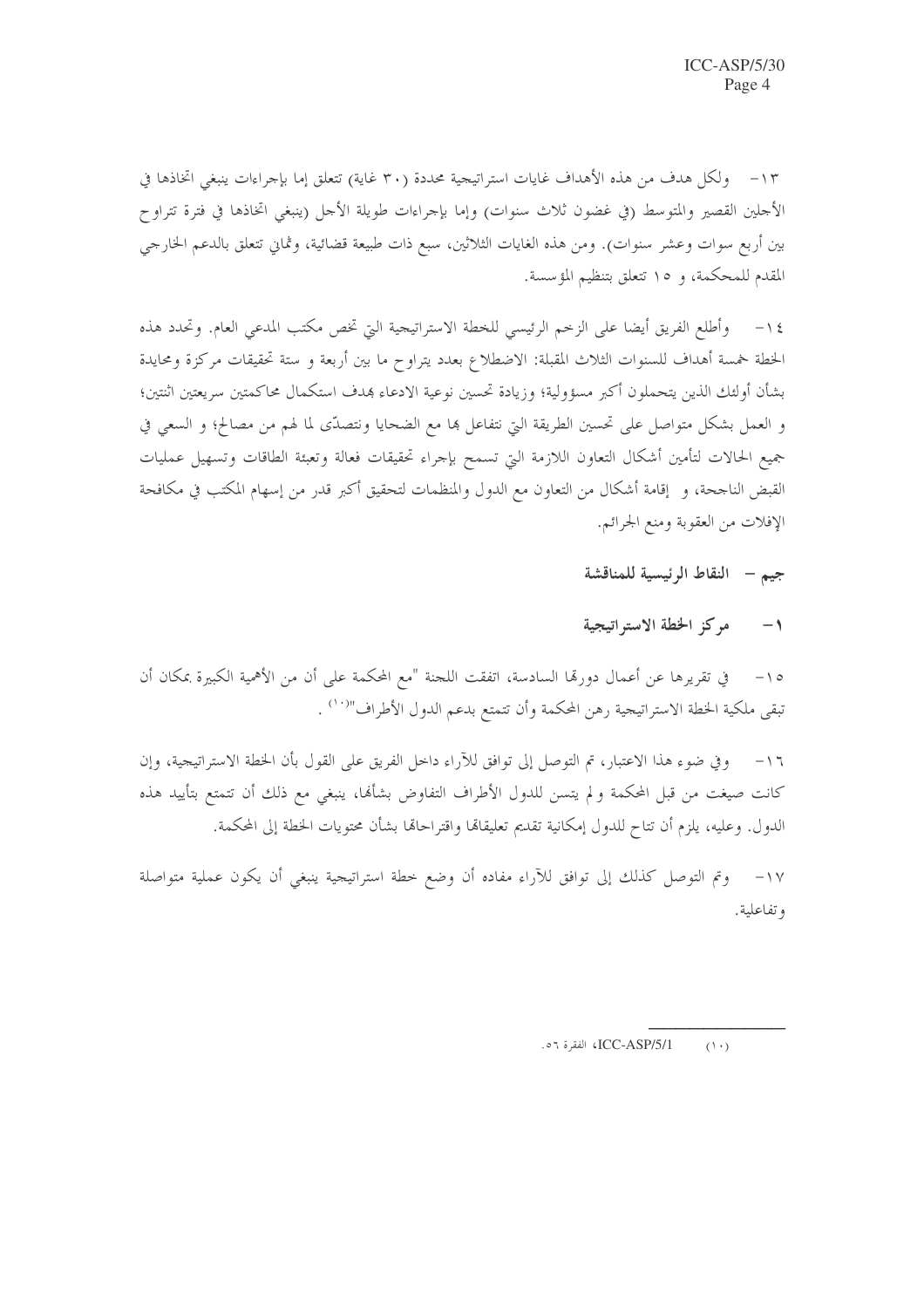#### ملاحظات عامة  $-\tau$

١٨– على حين لم يغرب عن البال أن عملية وضع خطة استراتيجية عملية ما زالت حارية وان التقرير المقدم من المحكمة ليس سوى الخطوة الأولى في تلك العملية، إلا أن الوفود أعربت عن تقديرها للعمل الذي أنجزته المحكمة وبخاصة حرصها على تعزيز مبدأ "المحكمة الواحدة" الذي تتمسك به المحكمة. وأعرب عدد من الوفود عن الرأي القائل بأن التقرير، في شكله الحالي، لا يكاد يفسح أي مجال لحوار يستهل مع المحكمة بسبب افتقاره للخصوصية خاصة فيما يتعلق بغاياته وأهدافه. والحقيقة أن هذه الغايات والأهداف بالغة العموم في نطاقها ويعسر تقييمها وإن كان لا حدال فيها في حد ذامًّا. ويكون من المفيد في المستقبل عرض هذه الغايات والأهداف بشكل أكثر تفصيلاً وبياناً بحيث تعكس على النحو الأفضل خصوصية المحكمة.

واسترعى انتباه ممثلي الدول الأطراف إلى العدد الكبير من الغايات ذات الطابع التنظيمي وذلك لا ينبغي  $-19$ أن يغض من الطابع القضائي لولاية المحكمة.

٢٠ – وتمت الإشارة إلى أن قيمة الخطة الاستراتيجية لا تكمن فقط في كوفما أداة لإدارة المحكمة بل يمكن أن تكون واحدة من الأدوات التي تستخدم للوفاء بتوقعات الدول الأطراف، حيث إلها ستساعد على تقدير احتياجات هذه المؤسسة.

> القضايا ذات الأولوية  $\sim$

٢١– بالنظر لمحدودية الوقت المتاح للفريق لإنجاز عمله في الوقت المناسب بالنسبة للدورة المقبلة للجمعية، عين الفريق خمس قضايا في الخطة الاستراتيجية من الواحب أن تناقش على سبيل الأولوية مع ممثلي المحكمة. وهذه القضايا، التي ترد أدناه بلا ترتيب، هي الآتية:

- موقع أنشطة المحكمة: هناك عدد من الخيارات المتباينة المرتآة، بما فيها حيار "نقل مركز" بعض هذه الأنشطة إلى الميدان؛
	- دور الضحايا؛
	- أنشطة المحكمة في مجال التوعية والاتصال؛
		- مفهوم التكامل الإيجابي؛  $\equiv$
	- العلاقة بين الخطة الاستراتيجية والميزانية.  $\overline{a}$

٢٢– وفي الجلسة الثالثة التي عقدها الفريق، قدم مسحل المحكمة وزميلان من زملائه معلومات إضافية عن أنشطة التوعية والاتصال (وهي أنشطة يجب على أية حال أن تكون موضوعاً لخطة استراتيجية مفصلة وفقاً للفقرة ٢٢ من القرار ICC-ASP/4/Res.4)، وعن العلاقة بين الخطة الاستراتيجية والميزانية. وكانت هناك نسخ من هذه العروض متاحة للمشاركين في الجلسة.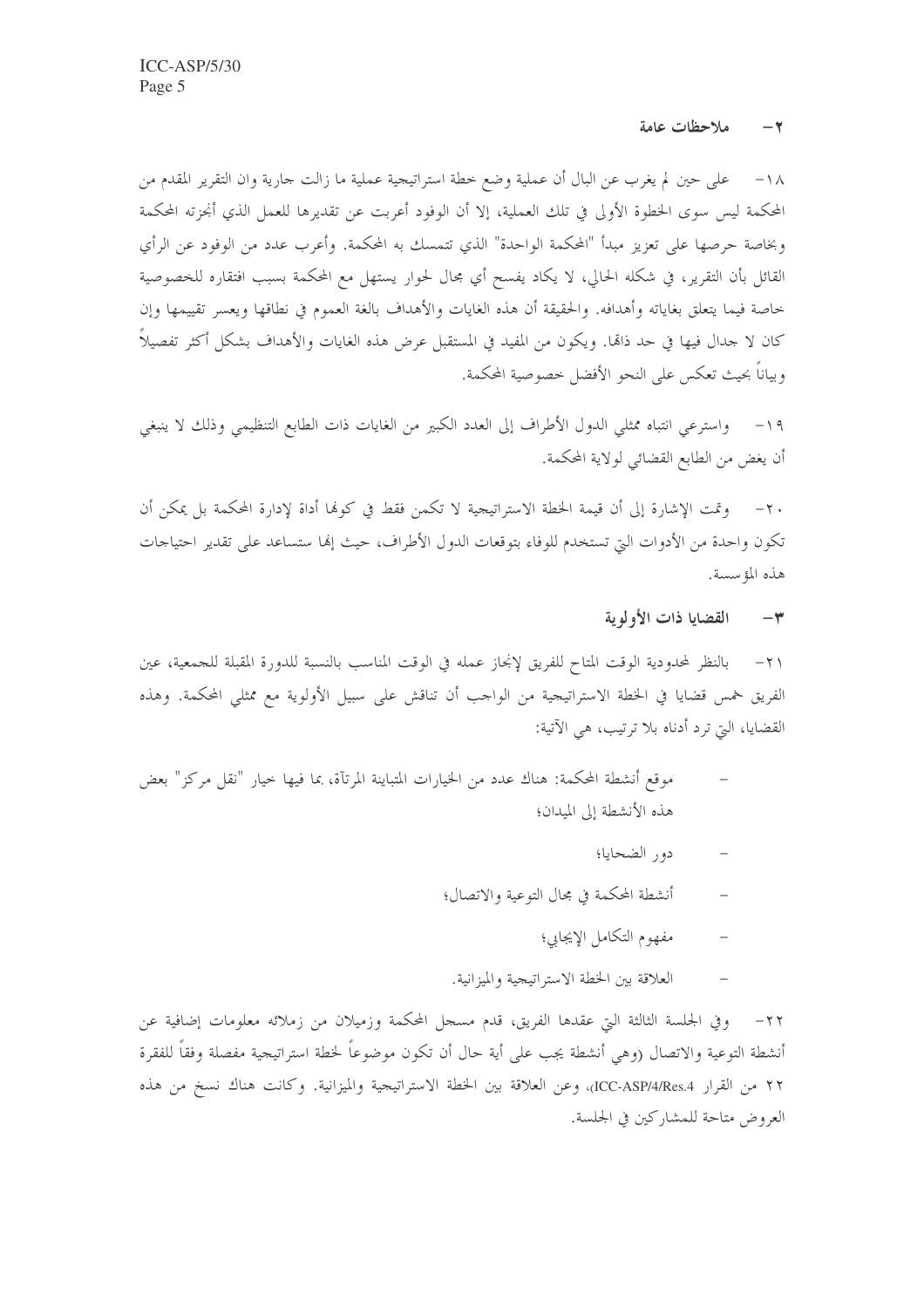٢٣ – ومن ناحية أخرى، لم تناقش النقاط المتعلقة بموقع أنشطة المحكمة وبالضحايا إلاّ مناقشة موجزة، في ضوء المرحلة الأولية من المناقشات الجارية داخل المحكمة.

وفيما يخص مفهوم التكامل الإيجابي، قدم ممثل مكتب المدعى العام معلومات إلى الفريق في ١٢ أيلول/  $-\tau$  { سبتمبر ٢٠٠٦ وتناول الممثل المناقشات الأولية التي أحراها مكتب المدعى العام.

٢٥– وأعربت الوفود عن الأمل في أن يتسنى في المستقبل وضع مختلف هذه النقاط بطريقة تنم عن التداعم ضمن إطار من الحوار الذي تباشره المحكمة.

دال – العمل المقبل للفريق

٢٦– بالنظر إلى الرغبة التي أبداها مكتب الجمعية، في حلسته المعقودة في ١٦ أيار/مايو ٢٠٠٦، في أن يتلقى تقارير الفريقين العاملين في كل من نيويورك ولاهاي في شهر أيلول/سبتمبر، تقرر إعداد هذا التقرير على أساس من التفاهم الذي مؤداه احتمال تكملته بعد تقديم الوثيقة الجديدة التي ستعرضها المحكمة على اللجنة في الدورة المقبلة (٩–١٣ تشرين الأول/أكتوبر ٢٠٠٦) وبعد تعليقات اللجنة على هذه الوثيقة.

٢٧- ولذلك ينبغي الدعوة إلى عقد احتماع ختامي للفريق يلتئم في النصف الثاني من شهر تشرين الأول/ أكتوبر. وسوف ينظر الفريق، أثناء ذلك الاحتماع، في الصيغة الجديدة للخطة الاستراتيجية التي تعدها المحكمة لجمعية الدول الأطراف المقبلة<sup>(١٠)</sup>، في ضوء التقرير السابق وأية معلومات إضافية يبلغها ممثلو المحكمة أثناء انعقاد جلسات العمل. وسوف يبحث الفريق أيضاً إمكانية تعزيز التقرير الحالي وإعداد مشروع قرار مخصص أو، إن لزم الأمر، عناصر يمكن إدراجها في قرار شامل.

### هاء - الاستنتاجات الأولية

٢٨– يعي الفريق حقيقة أن عملية بلورة الحطة الاستراتيجية ما زالت حارية. ولهذا السبب يحث المحكمة على مواصلة مناقشاقما وعملها في هذا المحال ويدعو المحكمة إلى الاستمرار في الحوار الذي انطلق الآن مع الدول الأطراف.

ICC-ASP/5/6 المؤرخة ٤ آب/أغسطس ٢٠٠٦.  $(11)$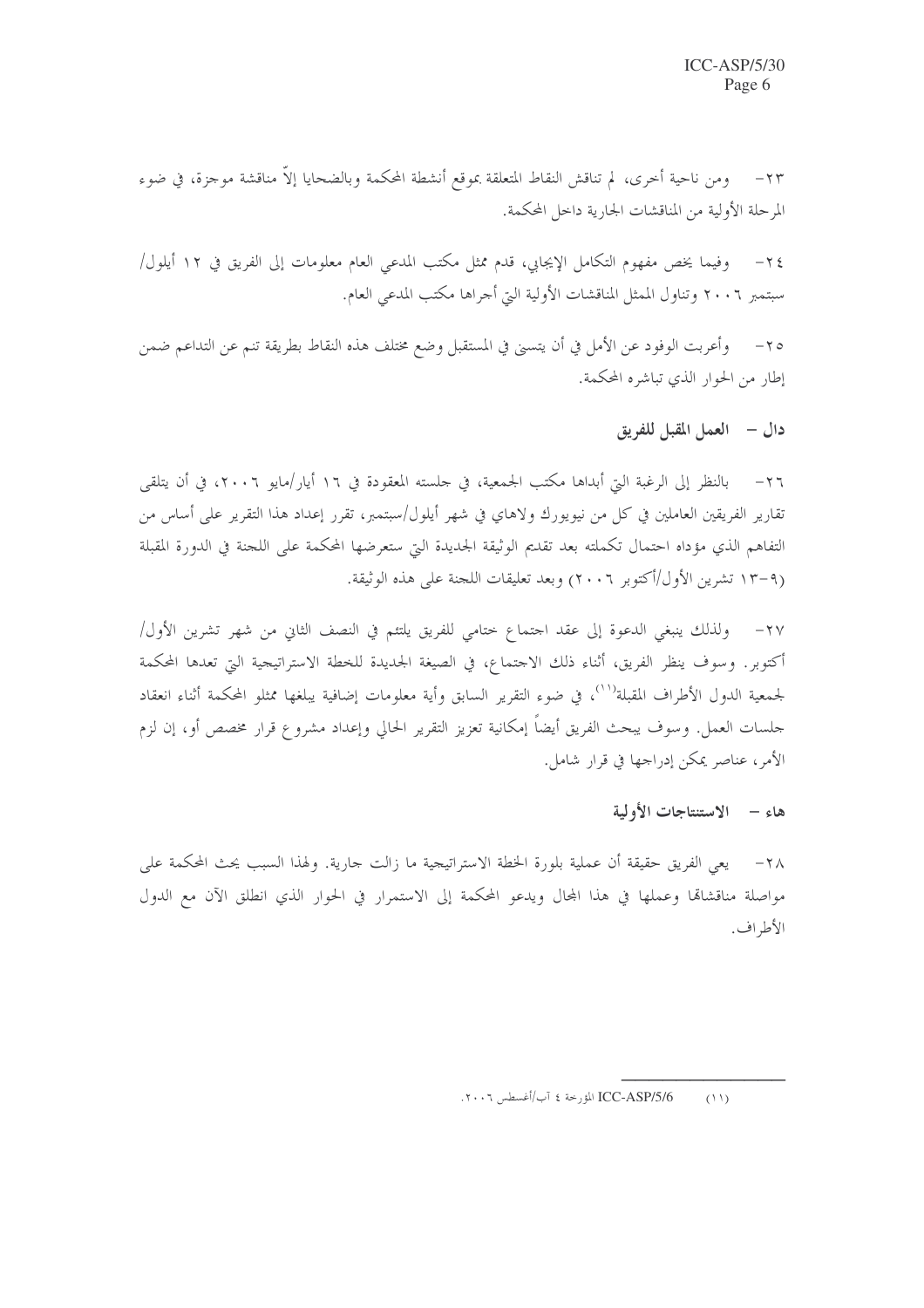ثانيا – النظر في الخطة الاستراتيجية للمحكمة المقدمة إلى جمعية الدول الأطراف<sup>(١٢)</sup>

٢٩− رحب الفريق بوضع الخطة الاستراتيجية للمحكمة الوارد عرضها في الوثيقة ICC-ASP/5/6. وتغطي هذه الوثيقة الأخيرة النقاط الأساسية التي نوقشت في التقرير المتعلق بالخطة والذي أعدته المحكمة في نيسان/ابريل ٢٠٠٦ لتقديمه إلى لجنة الميزانية والمالية، وتتوسع الوثيقة المذكورة في تناول تلك النقاط وفقاً لعرض الخطة الذي قدمه ممثل المحكمة إلى الفريق في ٢٧ نيسان/ابريل ٢٠٠٦.

٣٠– كما أحاط الفريق علماً على النحو الواحب بالتقرير المتعلق باستراتيجية الإدعاء التي عرضها مكتب المدعى العام في جلسة الاستماع العلنية الثانية المعقودة في ٢٥ أيلول/سبتمبر الماضي.

والملاحظات التي سبق أن أبداها الفريق في تقريره الأولى تبدوٍ ذاتٍ صلةٍ وثيقةٍ بالموضوع. ثم إن العدد  $-\tau$ الكبير من الغايات ذات الصلة بالهدف رقم ٣ "نموذج للإدارة العامة" لا ينبغي أن يغض من شأن الأولوية الواحب ايلاؤها للاضطلاع بالولاية القضائية للمحكمة. بحانب ذلك، تم إبراز القيمة المحتملة للخطة الاستراتيجية بالنسبة للدول الأطراف في معرض تقييم احتياجات المحكمة. وهذا التقييم جزء لا يتجزأ من المهمة المتمثلة في الإشراف الإداري المنوطة بالجمعية بمقتضى نظام روما الأساسى.

٣٢– وهناك عنصر ضمن الخطة الاستراتيجية معنون "من الخطة الاستراتيجية إلى العمل" يشدّد على ضرورة ترجمة مختلف الأهداف المحددة إلى عمل ملموس. وهذا من صميم الاعتبارات التي يعتدّ بما الفريق. إذ إن الفريق يعتقد أن من الأساسي بالنسبة للمحكمة أن تركز الآن على طرائق لإنفاذ ولايتها بشكل فعّال وبعبارة أخرى أن تركز على "الاستراتيجية" الفعلية. ويحدو الفريق الأمل في أن تكون المحكمة في المستقبل في وضع يسمح لها باستنباط المقومات العملية الحقيقية التي تكون مرتبطة ارتباطاً مباشراً بالخطة الاستراتيجية.

وفي ضوء هذه الاعتبارات جميعها، يقترح الفريق مشروع قرار يرد في المرفق طيه ويمكن أن يصلح أساساً  $-\tau\tau$ للمفاوضات أثناء الدورة الخامسة لجمعية الدول الأطراف.

أعد هذا القسم من الوثيقة بالاستناد إلى المعلومات المتاحة حتى ٢٦ تشرين الأول/أكتوبر ٢٠٠٦ وهو يشكل تحديثاً للقسم الأول.  $(11)$